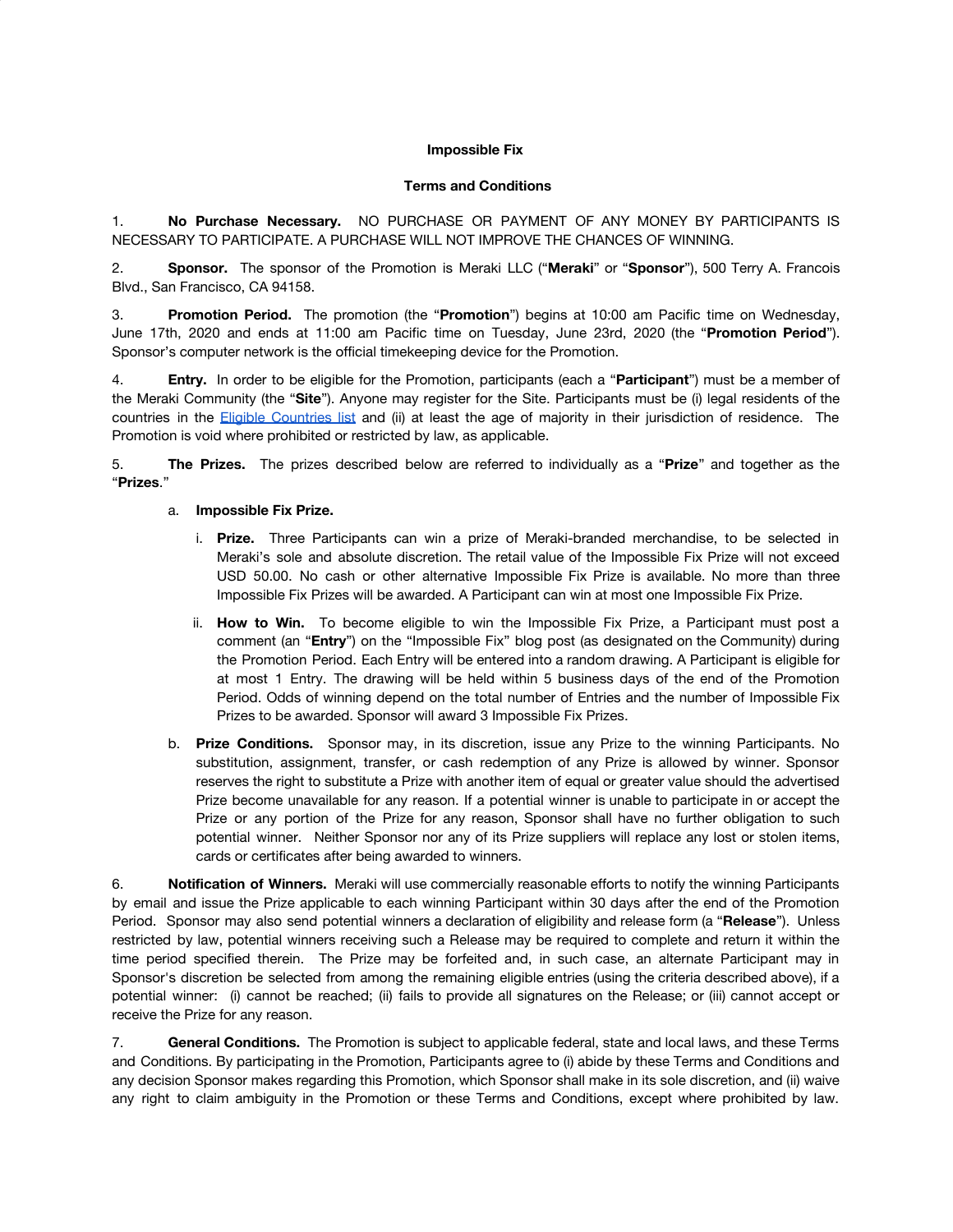Sponsor reserves the right to disqualify any Participant who, in Sponsor's reasonable suspicion, tampers with Sponsor site, the entry process, violates these rules, or acts in an unprofessional, unsportsmanlike or disruptive manner. Sponsor reserves the right to (i) cancel or modify any aspect of the Promotion at any time without notice, and (ii) cancel the Promotion should it suspect fraud or for reasons out of the control of Sponsor, in each case, without any obligation to Participants. Any attempt to deliberately damage or undermine the legitimate operation of the Promotion may be in violation of criminal and civil laws and will result in disqualification from participation in the contest. Following the Promotion Period, Sponsor will not be required to retain records of any entries.

8. **Third Party Sites.** To the extent the Promotion uses or requires functionality of any third party website (e.g., social media sites or platforms that enable broad communications, collaboration or posting of content), Participant understands that the Promotion is not sponsored by such third parties, and further agrees to follow the policies posted on such website.

9. **Tax Provisions.** Participants acknowledge that awarding of any Prize may be treated as a taxable income and may be considered direct compensation for the purposes of taxation. Each winner will be solely responsible for any local, provincial, country or any other applicable taxes, and any other costs, expenses and fees in connection with the Prize. If applicable, the winner(s) may be issued an IRS Form 1099 or other tax documentation for the approximate retail value of any awarded Prize.

10. **Disclaimer; Release and Limit of Liability.** Sponsor makes no representations or warranties of any kind, express or implied, regarding any Prize or your participation in the Promotion. By participating in the Promotion or receiving any Prize, Participant agrees to release and hold harmless Sponsor, and its subsidiaries, affiliates, suppliers, distributors, advertising/promotion agencies, and Prize suppliers, and each of their respective parent companies and each such company's officers, directors, employees and agents (collectively, the "**Released Parties**") from and against any claim or cause of action, including, but not limited to, damages of any kind including direct, indirect, incidental, consequential or punitive damages to persons, including without limitation disability or death, arising out of participation in the Promotion or receipt, use or misuse of any Prize. The Released Parties are not responsible for: (1) any incorrect or inaccurate information, whether caused by entrants, printing errors or by any of the equipment or programming associated with or utilized in the Promotion; (2) technical failures of any kind, including, but not limited to malfunctions, interruptions, or disconnections in phone lines or network hardware or software; (3) unauthorized human intervention in any part of the entry process or the Promotion; (4) technical or human error which may occur in the administration of the Promotion or the processing of entries; or (5) any injury or damage to persons or property which may be caused, directly or indirectly, in whole or in part, from participation in the Promotion or receipt or use or misuse of any Prize. If for any reason a Participant's entry is confirmed to have been erroneously deleted, lost, or otherwise destroyed or corrupted, such Participant's sole remedy is another entry in the Promotion, provided that if it is not possible to award another entry due to discontinuance of the Promotion, then no other remedy will be available to such Participant.

11. **Personal Data and Communications.** The Sponsor cannot operate the Promotion without processing certain data supplied by and attributable to the Participants. Such data may include personal data attributable to individual Participants. Participants should anticipate that personal data supplied to Sponsor will be exported to the U.S. for processing in connection with the Promotion. Processing of personal data will be required to award the Prizes and will include all incidental processing necessary to operate the Promotion in accordance with the terms hereof. Participants should anticipate that such processing will be undertaken by the Sponsor, its sub-contractors, and other members of the group of companies to which the Sponsor belongs. By accepting the terms hereof, each Participant consents to the processing of the information and personal data supplied to the Sponsor as outlined above.

12. **Publicity Release.** Participants acknowledge and agree that (except where prohibited by law) Sponsor may use the Promotion for publicity, advertising or other marketing purposes in any media, and may use the name, likeness, and state of residence and/or Prize information of winning Participants as part of that publicity, without notice or additional compensation to such Participants.

13. **Disputes.** Disputes regarding these Terms and Conditions and the Promotion will be governed by the internal laws of the State of California. The remedy for any claim shall be limited to actual damages, and in no event shall any party be entitled to recover punitive, exemplary, consequential, or incidental damages, including attorney's